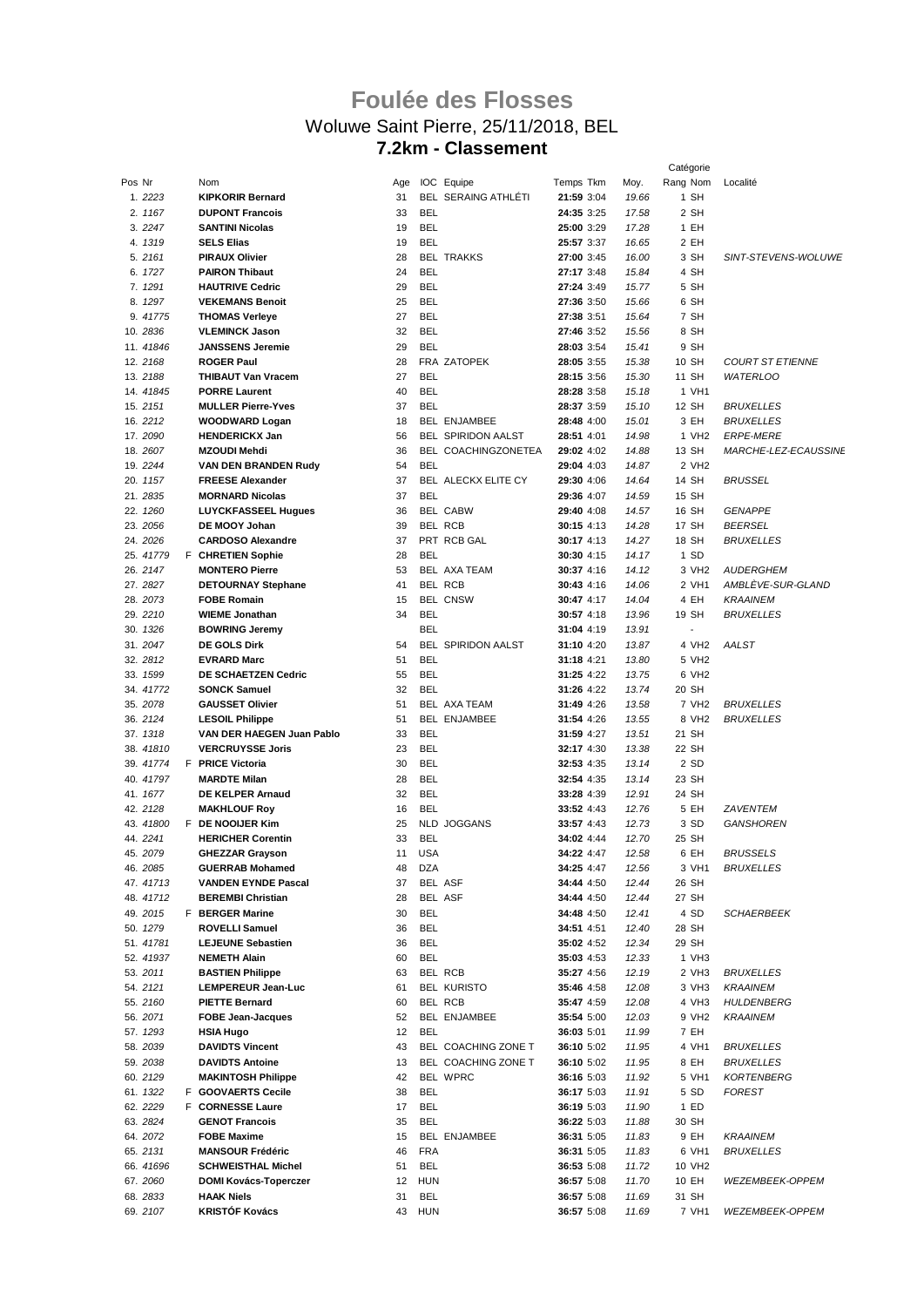| 70. 2232         | VAN LANKER Freddy             | 70 | BEL        |                          | 36:58 5:08        | 11.69 | 1 VH4                    |                            |
|------------------|-------------------------------|----|------------|--------------------------|-------------------|-------|--------------------------|----------------------------|
| 71.2049          | <b>DELANNOY Guillaume</b>     | 43 | <b>FRA</b> |                          | 36:59 5:09        | 11.68 | 8 VH1                    | <b>BRUXELLES</b>           |
| 72.41684         | <b>STEWARDSON Raoul</b>       | 54 | BEL        |                          | 37:09 5:10        | 11.63 | 11 VH2                   |                            |
| 73. 2052         | <b>DELVAUX Olivier</b>        | 52 |            | <b>BEL KURISTO</b>       | 37:14 5:11        | 11.61 | 12 VH <sub>2</sub>       | WEZEMBEEK-OPPEM            |
| 74.2250          | <b>ROELANDTS Olivier</b>      | 57 | <b>BEL</b> |                          | 37:23 5:12        | 11.56 | 13 VH2                   |                            |
| 75.2112          | F LAROQUE Maéva               | 27 | FRA CSF    |                          |                   | 11.52 | 6 SD                     | <b>FOREST</b>              |
|                  |                               |    |            |                          | 37:30 5:13        |       |                          |                            |
| 76. 2057         | DE SAULNIER Pascal            | 48 | <b>BEL</b> |                          | 37:45 5:15        | 11.45 | 9 VH1                    | <b>BRUXELLES (JETTE)</b>   |
| 77.2103          | <b>JOUSTEN Maxence</b>        | 15 | <b>BEL</b> |                          | 37:51 5:16        | 11.41 | 11 EH                    | RHODE-SAINT-GENESE         |
| 78. 1332         | <b>MAMMERICKY Francis</b>     | 70 | BEL        |                          | 37:55 5:16        | 11.40 | 2 VH4                    |                            |
| 79.2819          | <b>VUYE Thierry</b>           | 56 | <b>BEL</b> |                          | 38:02 5:17        | 11.36 | 14 VH2                   |                            |
| 80. 1325         | <b>HAMDAOUI Fouad</b>         | 45 | BEL        |                          | 38:03 5:17        | 11.36 | 10 VH1                   |                            |
| 81. 1252         | <b>MELANGE Leon</b>           | 65 |            | <b>BEL TURISTO</b>       | 38:04 5:18        | 11.35 | 5 VH3                    |                            |
| 82. 2158         | F NOEL Beatrice               | 38 |            | <b>BEL KURISTO</b>       | 38:04 5:18        | 11.35 | 7 SD                     | HOEILAART                  |
| 83. 1302         | <b>MOORS Louis</b>            | 27 | BEL        |                          | 38:15 5:19        | 11.30 | 32 SH                    |                            |
| 84.41809         |                               |    | <b>BEL</b> |                          | 38:17 5:20        | 11.28 | 8 SD                     |                            |
|                  | F VAN DAM Evita               | 25 |            |                          |                   |       |                          |                            |
| 85.2064          | <b>ELINCK Stephan</b>         | 52 | BEL        |                          | 38:32 5:22        | 11.21 | 15 VH <sub>2</sub>       | <b>CRUSEILLES</b>          |
| 86.2009          | <b>BAGIEU Serge</b>           | 54 | <b>FRA</b> |                          | 38:35 5:22        | 11.20 | 16 VH2                   | LAEKEN                     |
| 87.2204          | F VAN POELVOORDE Françoise    | 59 |            | <b>BEL KURISTO</b>       | 38:35 5:22        | 11.20 | 1 VD2                    | <b>BRUXELLES</b>           |
| 88.2117          | <b>LEBRUN Ivan</b>            | 31 |            | FRA RCBT                 | 38:46 5:24        | 11.14 | 33 SH                    | <b>FOREST</b>              |
| 89. 41805        | F JANSSENS Marie              | 21 | BEL        |                          | 38:52 5:24        | 11.12 | 9 SD                     |                            |
| 90. 41837        | F DESCLAUX Cecilia            | 24 | BEL        |                          | 38:55 5:25        | 11.10 | 10 SD                    |                            |
| 91. 2076         | F FULTS Kandice               | 40 | <b>USA</b> |                          | 39:02 5:26        | 11.07 | 1 VD1                    | <b>KRAAINEM</b>            |
| 92. 41849        | <b>EL BHICON Marc</b>         | 52 | <b>BEL</b> |                          | 39:05 5:26        | 11.06 | 17 VH <sub>2</sub>       |                            |
|                  |                               |    |            |                          |                   |       |                          |                            |
| 93.2817          | <b>ANGELY Olivier</b>         | 30 | BEL        |                          | 39:06 5:26        | 11.05 | 34 SH                    |                            |
| 94. 2132         | <b>MARENNE Flavien</b>        | 30 | <b>BEL</b> |                          | 39:24 5:29        | 10.97 | 35 SH                    | <i><b>JETTE</b></i>        |
| 95.2002          | <b>AERTSENS Xavier</b>        | 33 | <b>BEL</b> |                          | 39:26 5:29        | 10.96 | 36 SH                    | <b>BRUXELLES</b>           |
| 96.2823          | <b>BRENEZ Benjamin</b>        | 33 | <b>BEL</b> |                          | 39:26 5:29        | 10.96 | 37 SH                    |                            |
| 97.2125          | F LIEVENS Johanna             | 40 | <b>BEL</b> |                          | 39:28 5:29        | 10.95 | 2 VD1                    | <b>JETTE</b>               |
| 98. 1160         | <b>GROSSMAN Francois</b>      | 28 | BEL        |                          | 39:34 5:30        | 10.92 | 38 SH                    |                            |
| 99. 41815        | <b>ROTTIERS Chris</b>         | 58 | <b>BEL</b> |                          | 39:37 5:31        | 10.91 | 18 VH <sub>2</sub>       |                            |
| 100. <i>1095</i> | <b>FRANTZEN Stephane</b>      | 52 | <b>BEL</b> |                          | <b>39:40</b> 5:31 | 10.89 | 19 VH <sub>2</sub>       |                            |
|                  |                               |    |            |                          |                   |       |                          |                            |
| 101. 2036        | F COX Frédérique              | 42 |            | BEL RCB                  | 39:47 5:32        | 10.86 | 3 VD1                    | AUDERGHEM                  |
| 102. 2118        | <b>LECLERCQ Damien</b>        | 27 | BEL        |                          | 39:51 5:32        | 10.84 | 39 SH                    | ETTERBEEK                  |
| 103. 41814       | <b>HEYMANS Gilles</b>         | 46 | BEL        |                          | 39:58 5:33        | 10.81 | 11 VH1                   |                            |
| 104. 1331        | F CHENNAK Najat               | 45 |            | <b>BEL STPW</b>          | 39:59 5:34        | 10.81 | 4 VD1                    | <b>WAVRE</b>               |
| 105. 41755       | F HELBER Bernd                | 36 | <b>BEL</b> |                          | 39:59 5:34        | 10.80 | 11 SD                    |                            |
| 106. 2832        | <b>F</b> HIJINK Anne          | 29 | <b>BEL</b> |                          | 40:00 5:34        | 10.80 | 12 SD                    |                            |
| 107. 41756       | F MONTERO CARRERO Marina      | 32 | BEL        |                          | 40:00 5:34        | 10.80 | 13 SD                    |                            |
| 108. 2054        | <b>DE MATHELIN Alexandre</b>  | 30 | BEL        |                          | 40:01 5:34        | 10.80 | 40 SH                    | <b>BRUXELLES</b>           |
| 109. 2203        |                               |    | <b>BEL</b> |                          |                   |       |                          |                            |
|                  | F VAN OPHALVENS Sophie        | 27 |            |                          | 40:01 5:34        | 10.80 | 14 SD                    | LASNE                      |
| 110. 2155        | <b>NESSE Ludovic</b>          | 37 | BEL        |                          | 40:08 5:35        | 10.77 | 41 SH                    | <b>OVERIJSE</b>            |
| 111. 2068        | <b>FERNÁNDEZ GARCIA Diego</b> | 13 |            | <b>BEL SANS</b>          | 40:08 5:35        | 10.76 | 12 EH                    | ANDERLECHT                 |
| 112. 2050        | <b>DELEUZE Grégory</b>        | 42 | BEL        |                          | <b>40:17</b> 5:36 | 10.72 | 12 VH1                   | AUDERGHEM                  |
| 113.2120         | <b>F</b> LEMAIRE Isabelle     | 37 | BEL        |                          | 40:20 5:37        | 10.71 | 15 SD                    | <b>BRUXELLES</b>           |
| 114. 2061        | F DUPIRE Roxane               | 32 | BEL        |                          | 40:26 5:37        | 10.69 | 16 SD                    | <b>BRUXELLES</b>           |
| 115. 41857       | <b>VENDRIX Johny</b>          |    | BEL        |                          | 40:27 5:37        | 10.68 |                          |                            |
| 116. 41854       | <b>STRYPSTEIN Nicolas</b>     | 40 | <b>BEL</b> |                          | 40:27 5:38        | 10.68 | 13 VH1                   |                            |
|                  | F LE CLEF Donatienne          | 36 | <b>BEL</b> |                          | 40:32 5:38        |       | 17 SD                    |                            |
| 117. 1650        |                               |    |            |                          |                   | 10.66 |                          |                            |
| 118.2202         | F VANIKOVA Kristina           | 31 |            | SVK SPORTIVAMENTE        | 40:35 5:39        | 10.65 | 18 SD                    | <b>BRATISLAVA</b>          |
| 119. 2150        | <b>MULLER Eric</b>            | 64 |            | <b>USA SPORTIVAMENTE</b> | 41:13 5:44        | 10.48 | 6 VH3                    | <b>BRUXELLES</b>           |
| 120. 2137        | F MASSART Wendy               | 29 | <b>BEL</b> |                          | 41:15 5:44        | 10.48 | 19 SD                    | <b>SCHAERBEEK</b>          |
| 121. 1076        | F VAN MEERBEECK Cindy         | 45 | BEL        |                          | 41:15 5:44        | 10.47 | 5 VD1                    |                            |
| 122. 2816        | <b>FINGELY Gaetan</b>         | 71 | BEL        |                          | 41:16 5:44        | 10.47 | 3 VH4                    |                            |
| 123. 2245        | <b>MEES Yves</b>              | 56 | BEL        |                          | 41:23 5:45        | 10.44 | 20 VH <sub>2</sub>       |                            |
| 124. 41690       | NR 41690                      |    | BEL        |                          | 41:31 5:46        | 10.41 | $\overline{\phantom{a}}$ |                            |
| 125. 2059        | F DEWAELE Romane              | 26 | BEL        |                          | 41:34 5:47        | 10.40 | 20 SD                    | ETTERBEEK                  |
| 126. 2157        |                               | 32 | BEL        |                          |                   | 10.36 | 42 SH                    |                            |
|                  | <b>NIELS Verslype</b>         |    |            |                          | 41:42 5:48        |       |                          | <b>TERVUREN</b>            |
| 127. 2016        | <b>BLIVET Eric</b>            | 44 | FRA        |                          | 41:49 5:49        | 10.33 | 14 VH1                   | <b>WAVRE</b>               |
| 128. 41730       | F VANDER PERREN Jessica       |    | BEL        |                          | 41:50 5:49        | 10.33 | $\blacksquare$           |                            |
| 129. 2149        | MÁTÉ Kovács-Toperczer         | 10 | <b>HUN</b> |                          | 42:02 5:51        | 10.28 | 13 EH                    | <b>WEZEMBEEK-OPPEM</b>     |
| 130. 2231        | <b>LE LIEVRE Freddy</b>       | 60 | BEL        |                          | 42:07 5:51        | 10.26 | 7 VH3                    |                            |
| 131. 1290        | F LE CLEF Valerie             | 29 | BEL        |                          | 42:11 5:52        | 10.24 | 21 SD                    |                            |
| 132. 2004        | <b>ALEXANDRE Silva Mendes</b> | 10 | <b>HUN</b> |                          | 42:16 5:53        | 10.22 | 14 EH                    | WEZEMBEEK-OPPEM            |
| 133. 41675       | NR 41675                      |    | BEL        |                          | 42:29 5:54        | 10.17 | $\blacksquare$           |                            |
| 134. 2166        | F ROBAYE Helene               | 34 | BEL        |                          | 42:29 5:54        | 10.17 | 22 SD                    | <b>LINKEBEEK</b>           |
|                  |                               |    |            |                          |                   |       |                          |                            |
| 135. 41818       | <b>VANDERZWALMEN Yves</b>     | 31 | <b>BEL</b> |                          | 42:33 5:55        | 10.15 | 43 SH                    |                            |
| 136. 41773       | <b>FINET Matthias</b>         | 26 | BEL        |                          | 42:34 5:55        | 10.15 | 44 SH                    |                            |
| 137. 41674       | <b>VANDEPUTTE Gauthier</b>    | 29 | BEL        |                          | 42:34 5:55        | 10.15 | 45 SH                    |                            |
| 138. 2822        | F MARROYEN Christel           | 47 | BEL        |                          | 42:42 5:56        | 10.12 | 6 VD1                    |                            |
| 139. 41939       | <b>KAMAR Sam</b>              | 55 |            | BEL WPRC                 | 42:46 5:57        | 10.10 | 21 VH <sub>2</sub>       |                            |
| 140. 2179        | <b>SCIAMARELLI Alessandro</b> | 48 |            | ITA SPORTIVAMENTE B      | 42:48 5:57        | 10.10 | 15 VH1                   | <b>WOLUWE SAINT-LAMBER</b> |
| 141. 41847       | F GOMBOS Andria               | 41 | BEL        |                          | 43:02 5:59        | 10.04 | 7 VD1                    |                            |
| 142. 2842        | F BAUDART Isabelle            | 36 | <b>BEL</b> |                          | 43:03 5:59        | 10.04 | 23 SD                    |                            |
|                  |                               |    |            |                          |                   |       |                          |                            |
| 143. 41927       | F DI EGIDIO Aurelie           | 36 | BEL        |                          | 43:03 5:59        | 10.04 | 24 SD                    |                            |
| 144. 41762       | <b>VIDAL Benjamin</b>         | 29 | BEL        |                          | 43:14 6:01        | 10.00 | 46 SH                    |                            |
| 145.2821         | <b>FONTEYN Gregory</b>        | 42 | BEL        |                          | 43:15 6:01        | 9.99  | 16 VH1                   |                            |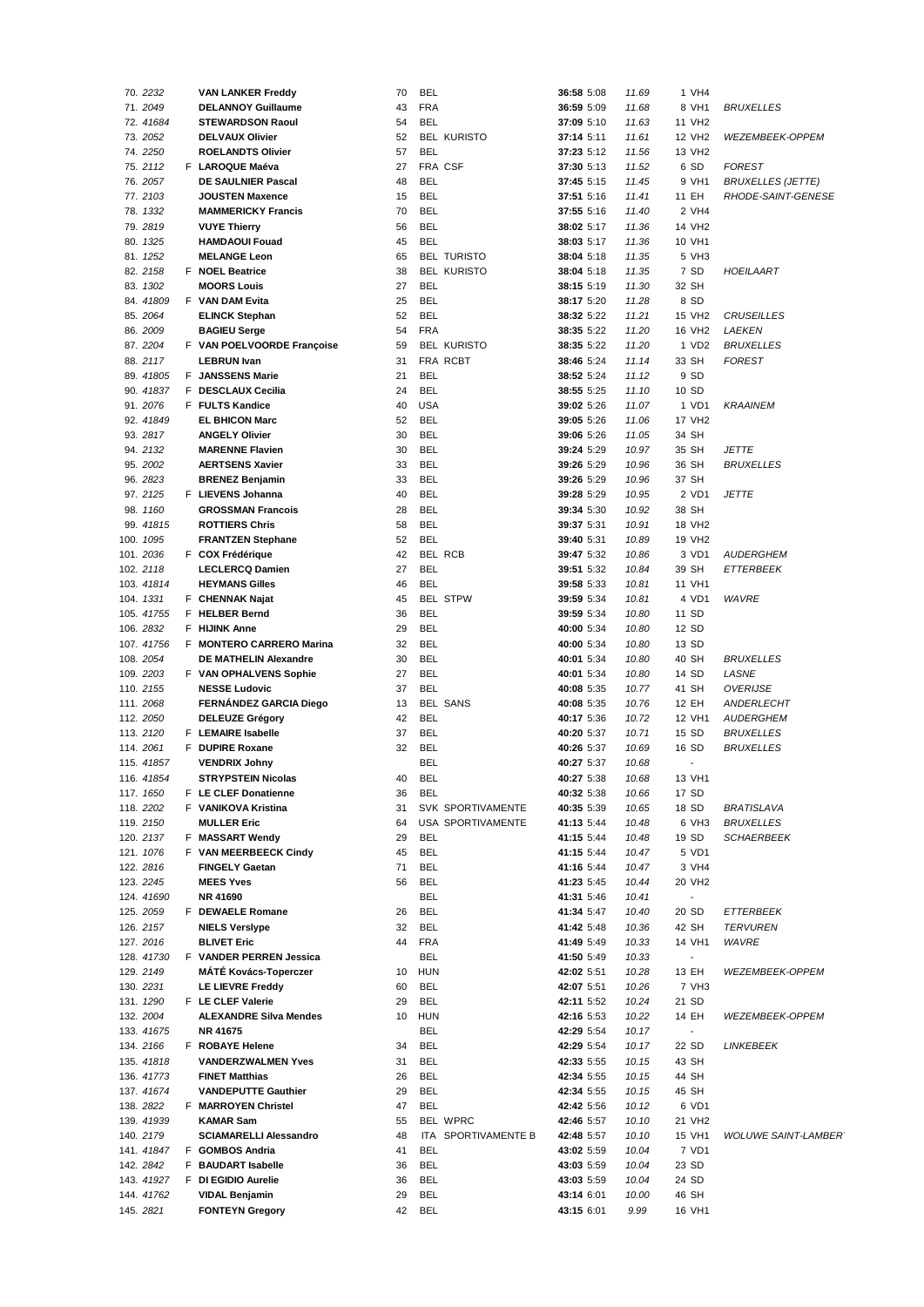| 146. 41751             | <b>NR 41751</b>                        |    | BEL        |                     | 43:17 6:01 | 9.98         |                          |                            |
|------------------------|----------------------------------------|----|------------|---------------------|------------|--------------|--------------------------|----------------------------|
| 147.2826               | <b>NR 2826</b>                         |    | BEL        |                     | 43:17 6:01 | 9.98         |                          |                            |
| 148. 41817             | F RUSCIO Mariq                         | 40 | <b>BEL</b> |                     | 43:17 6:01 | 9.98         | 8 VD1                    |                            |
| 149.2362               | F DECKERS Claudine                     | 53 |            | <b>BEL WPRC</b>     | 43:18 6:01 | 9.98         | 2 VD <sub>2</sub>        | <b>BRUXELLES</b>           |
| 150. 1658              | <b>GAILLARD Stephane</b>               | 41 | BEL        |                     | 43:20 6:01 | 9.97         | 17 VH1                   |                            |
| 151. 41761             | <b>F ARRASSUS Alice</b>                | 29 | BEL        |                     | 43:23 6:02 | 9.96         | 25 SD                    |                            |
| 152. 41848             | <b>LEFEBVRE Laurent</b>                | 49 | BEL        |                     | 43:32 6:03 | 9.92         | 18 VH1                   |                            |
| 153. 2066              | F FACON Alexia                         | 16 |            | <b>BEL KURISTO</b>  | 43:38 6:04 | 9.90         | 2 ED                     | <b>BRUXELLES</b>           |
| 154. 41813             | <b>FLAMANT Patrick</b>                 | 59 | <b>BEL</b> |                     | 43:45 6:05 | 9.88         | 22 VH <sub>2</sub>       | <b>WEZEMBEEK-OPPEM</b>     |
| 155. 2805              | <b>WOUTERS Luc</b>                     | 58 | <b>BEL</b> |                     | 43:45 6:05 | 9.88         | 23 VH <sub>2</sub>       | <b>GENAPPE</b>             |
| 156. 2134              | F MARÍN RODRIGO Sofía                  | 31 | <b>ESP</b> |                     | 43:46 6:05 | 9.87         | 26 SD                    | <b>BRUXELLES</b>           |
| 157.2834               | <b>VAN LIER Edouard</b>                | 31 | <b>BEL</b> |                     | 43:51 6:06 | 9.85         | 47 SH                    |                            |
| 158. 2033              | F COUDRAY Rachel                       | 39 |            | FRA AXA RUNNING TEA | 44:01 6:07 | 9.82         | 27 SD                    | <b>AUDERGHEM</b>           |
| 159. 2249              | <b>LAUGIER Roland</b>                  | 73 | <b>BEL</b> |                     | 44:03 6:07 | 9.81         | 4 VH4                    |                            |
| 160. 1730              | <b>THIBAUD Aiban</b>                   | 24 | <b>BEL</b> |                     | 44:06 6:08 | 9.80         | 48 SH                    |                            |
| 161. 2145              | F MIRAD Julia                          | 24 | <b>FRA</b> |                     | 44:07 6:08 | 9.80         | 28 SD                    | <b>IXELLES</b>             |
| 162. 41902             | F DE GROOF Sophie                      | 29 | <b>BEL</b> |                     | 44:16 6:09 | 9.76         | 29 SD                    |                            |
| 163. 41812             | <b>VERBURG Martin</b>                  | 15 | <b>BEL</b> |                     | 44:18 6:10 | 9.75         | 15 EH                    |                            |
| 164. 41678             | F DEBUCQUOIS Catherine                 | 28 | <b>BEL</b> |                     | 44:24 6:10 | 9.73         | 30 SD                    |                            |
| 165.2228               | <b>ALPHEUS Samuel</b>                  | 50 | <b>BEL</b> |                     | 44:25 6:11 | 9.73         | 24 VH <sub>2</sub>       |                            |
| 166. 1306              | <b>F</b> QUINTART Wivine               | 50 | BEL        |                     | 44:31 6:11 | 9.71         | 3 VD <sub>2</sub>        |                            |
| 167.2100               | F JOHN Ute                             | 47 |            | DEU JOGGANS         | 44:31 6:11 | 9.70         | 9 VD1                    | <b>BRUXELLES</b>           |
| 168. 2045              | <b>DEBRUYN Kevin</b>                   | 36 | <b>BEL</b> |                     | 44:44 6:13 | 9.66         | 49 SH                    | <b>BRUXELLES</b>           |
| 169. 1280              | F BODART Alice                         | 28 | <b>BEL</b> |                     | 44:46 6:14 | 9.65         | 31 SD                    |                            |
| 170. 41689             | F VENDERGHINK Roxanne                  |    | BEL        |                     | 44:47 6:14 | 9.65         | $\overline{\phantom{a}}$ |                            |
| 171. 41688             | <b>CRAEYREST Alec</b>                  |    | BEL        |                     | 44:47 6:14 | 9.65         | $\overline{a}$           |                            |
| 172. 2246              | <b>BAIKRICH Guy</b>                    | 73 | <b>BEL</b> |                     | 44:50 6:14 | 9.64         | 5 VH4                    |                            |
| 173. 41718             | <b>F</b> DIMITRA Tsoulos               | 28 | <b>BEL</b> |                     | 44:56 6:15 | 9.62         | 32 SD                    |                            |
| 174. 41717             | <b>ESMENARD Florent</b>                | 30 | <b>BEL</b> |                     | 44:56 6:15 | 9.61         | 50 SH                    |                            |
| 175. 2097              | F JACQUEMIN Dominique                  | 45 |            | BEL JOGGANS         | 45:00 6:15 | 9.60         | 10 VD1                   | <b>BRUXELLES</b>           |
| 176. 1621              | <b>MAREM Guido</b>                     | 67 | <b>BEL</b> |                     | 45:03 6:16 | 9.59         | 8 VH3                    |                            |
| 177.2019               | <b>BONELLA Raphaël</b>                 | 31 |            | BEL JCPMF WOLUWE-SA | 45:06 6:16 | 9.58         | 51 SH                    | <b>WOLUWE SAINT LAMBER</b> |
| 178. 2040              | <b>DE BAETS Olivier</b>                | 45 |            | BEL JE COURS POUR M | 45:08 6:17 | 9.57         | 19 VH1                   | <b>BRUXELLES</b>           |
| 179. 2831              | <b>BALFROID Thierry</b>                | 56 | BEL RCB    |                     | 45:10 6:17 | 9.57         | 25 VH2                   | BXL                        |
| 180. 41777             | <b>MARTINS Samuel</b>                  | 41 | BEL        |                     | 45:10 6:17 | 9.57         | 20 VH1                   |                            |
| 181. 41776             | <b>F</b> BENATS Marie                  | 33 | BEL        |                     | 45:10 6:17 | 9.57         | 33 SD                    |                            |
| 182. 2194              | F VAN DEN ABEELE Julie                 | 15 |            | BEL JCPMF SCHAERBEE | 45:14 6:17 | 9.55         | 3 ED                     | <b>SCHAERBEEK</b>          |
| 183.2200               | F VANDIST Amandine                     | 26 | <b>BEL</b> |                     | 45:15 6:18 | 9.55         | 34 SD                    | <b>BRAINE-LE-COMTE</b>     |
| 184. 1299              | <b>DOUTRELIGNE Herve</b>               | 58 | <b>BEL</b> |                     | 45:18 6:18 | 9.54         | 26 VH <sub>2</sub>       |                            |
| 185. 2101              | F JOUNIAUX Emeline                     | 37 |            | BEL RUN FOR FIT     | 45:21 6:18 | 9.53         | 35 SD                    | <b>SCHAERBEEK</b>          |
| 186. 2193              | <b>VAN CRIEKINGE Jan</b>               | 56 | <b>BEL</b> |                     | 45:21 6:18 | 9.53         | 27 VH <sub>2</sub>       | <b>SCHAARBEEK</b>          |
| 187. 2207              | F VERSCHRAEGEN Moki Sky                | 59 |            | BEL BLUE SKY        | 45:25 6:19 | 9.52         | 4 VD2                    | HOEILAART                  |
| 188. 2096              | F IGUAL GARCIA Roser                   | 31 | <b>ESP</b> |                     | 45:27 6:19 | 9.51         | 36 SD                    | <b>FOREST</b>              |
| 189. 2024              | <b>BRUNEEL Stephane</b>                | 33 | BEL        |                     | 45:28 6:19 | 9.50         | 52 SH                    | <b>FOREST</b>              |
| 190. 2173              | <b>RUYSSEN Olivier</b>                 | 71 | BEL        |                     | 45:28 6:19 | 9.50         | 6 VH4                    | <b>KRAAINEM</b>            |
| 191. 2148              | <b>MOREAU Hugues</b>                   | 45 | <b>BEL</b> |                     | 45:33 6:20 | 9.48         | 21 VH1                   | <b>SCHAERBEEK</b>          |
| 192. 41685             | F VAN LANDEGHEM Maria                  | 32 | BEL        |                     | 45:37 6:21 | 9.47         | 37 SD                    |                            |
| 193. 2037              | F CRICKX Julie                         | 35 | BEL        |                     | 45:37 6:21 | 9.47         | 38 SD                    | BIEZ                       |
| 194. 2034              | <b>COUILLARD Sebastien</b>             | 36 | <b>FRA</b> |                     | 45:42 6:21 | 9.45         | 53 SH                    | <b>WOLUWE SAINT PIERRE</b> |
| 195. 2208              | F VISCONTI Véronique                   | 48 | BEL        |                     | 45:43 6:21 | 9.45         | 11 VD1                   | <b>BRUXELLES</b>           |
| 196. 2209              | <b>F</b> WANSON Laurence               | 47 | BEL ACL    |                     | 45:49 6:22 | 9.43         | 12 VD1                   | MARCHE-LES-DAMES           |
| 197. 41938             | F DE BOE Anne                          | 60 |            | BEL WPRC            | 45:50 6:22 | 9.43         | 1 VD3                    |                            |
| 198. 2062              | DÜRRENMATT Nicole                      | 48 |            | CHE RIAAC           | 45:53 6:23 | 9.42         | 22 VH1                   | <b>IXELLES</b>             |
| 199. 2230              | F EECKHOUT Caroline                    | 47 | <b>BEL</b> |                     | 45:53 6:23 | 9.42         | 13 VD1                   |                            |
| 200. 2178              | F SCHREIBER Annabelle                  | 28 |            | BEL WPRC            | 46:02 6:24 | 9.39         | 39 SD                    | <b>IXELLES</b>             |
| 201. 1333              | F DE BRUYNE Anne                       | 51 | <b>BEL</b> |                     | 46:03 6:24 | 9.38         | 5 VD2                    |                            |
| 202. 41786             | F BRUMAGNE Alexia                      | 29 | BEL        |                     | 46:08 6:25 | 9.37         | 40 SD                    |                            |
| 203. 41811             | <b>VERBURG Wouter</b>                  | 56 | BEL        |                     | 46:15 6:26 | 9.34         | 28 VH <sub>2</sub>       |                            |
| 204. 2139              | F MATTELAER Kathelijne                 | 53 | BEL        |                     | 46:20 6:26 | 9.33         | 6 VD2                    | <b>GENAPPE</b>             |
| 205. 2093              | F HOUSSIAU Hélène                      | 25 |            | BEL LA MIFA         | 46:22 6:27 | 9.32         | 41 SD                    | <b>KRAAINEM</b>            |
| 206. 2094              | F HUYGHE Caroline                      | 25 | <b>BEL</b> |                     | 46:22 6:27 | 9.32         | 42 SD                    | ETTERBEEK                  |
| 207. 2116              | F LEBOUTTE Annema                      | 25 | BEL        |                     | 46:22 6:27 | 9.32         | 43 SD                    | <b>AUDERGHEM</b>           |
| 208. 2104              | <b>JOUSTEN Norbert</b>                 | 71 | <b>BEL</b> |                     | 46:30 6:28 | 9.29         | 7 VH4                    | <b>UCCLE</b>               |
| 209. 2133              | F MARNEFFE Ariane                      | 47 |            | BEL POUR PÉPÉ!      | 46:31 6:28 | 9.29         | 14 VD1                   | <b>AUDERGHEM</b>           |
| 210. 2154              | F NAVARRO RODRÍGUEZ Andrea             | 28 |            | BEL RUN IN BRUSSELS | 46:32 6:28 | 9.29         | 44 SD                    | <b>BRUXELLES</b>           |
| 211.2008               | <b>ARISMENDY Inti</b>                  | 13 |            | BEL RUN IN BRUSSELS | 46:32 6:28 | 9.29         | 16 EH                    | <b>BRUXELLES</b>           |
| 212. 2023              | F BRODEOUX Véronique                   | 49 |            | BEL RUN FOR FIT     | 46:39 6:29 | 9.26         | 15 VD1                   | <b>SCHAERBEEK</b>          |
| 213. 2 <i>170</i>      | F ROMANSKA Urszula                     | 36 | <b>POL</b> |                     | 46:48 6:30 | 9.23         | 45 SD                    | <b>BRUSSELS</b>            |
| 214. 41691             | F CALIGARIS Julia                      | 12 |            | BEL RCBT            | 46:48 6:30 | 9.23         | 4 ED                     |                            |
| 215. 41692             | <b>CALIGARIS Gilles</b>                | 59 | FRA NTC    |                     | 46:48 6:30 | 9.23         | 29 VH2                   |                            |
| 216. 2177              | F SAX Laurie                           | 29 | BEL NAC    |                     | 46:50 6:31 | 9.23         | 46 SD                    | <b>BAULERS</b>             |
| 217. 2087              | F HANNOUILLE Valerie                   | 49 |            | BEL JOGGANS         | 46:58 6:32 | 9.20         | 16 VD1                   | GANSHOREN                  |
| 218. 2095              | <b>HUYSKENS Benoit</b>                 | 56 | BEL RCB    |                     | 47:00 6:32 | 9.19         | 30 VH <sub>2</sub>       | SINT-STEVENS-WOLUWE        |
| 219. 2140<br>220. 2025 | F MAUS Madeleine                       | 60 | BEL NAC    |                     | 47:00 6:32 | 9.19         | 2 VD3                    | LOT                        |
| 221. 2113              | F BRUYNINCKX Katia<br>F LASNIER Carine | 49 |            | BEL BRUYNINCKX      | 47:00 6:32 | 9.19<br>9.19 | 17 VD1<br>47 SD          | 1200<br>LAEKEN             |
|                        |                                        | 35 | FRA        |                     | 47:00 6:32 |              |                          |                            |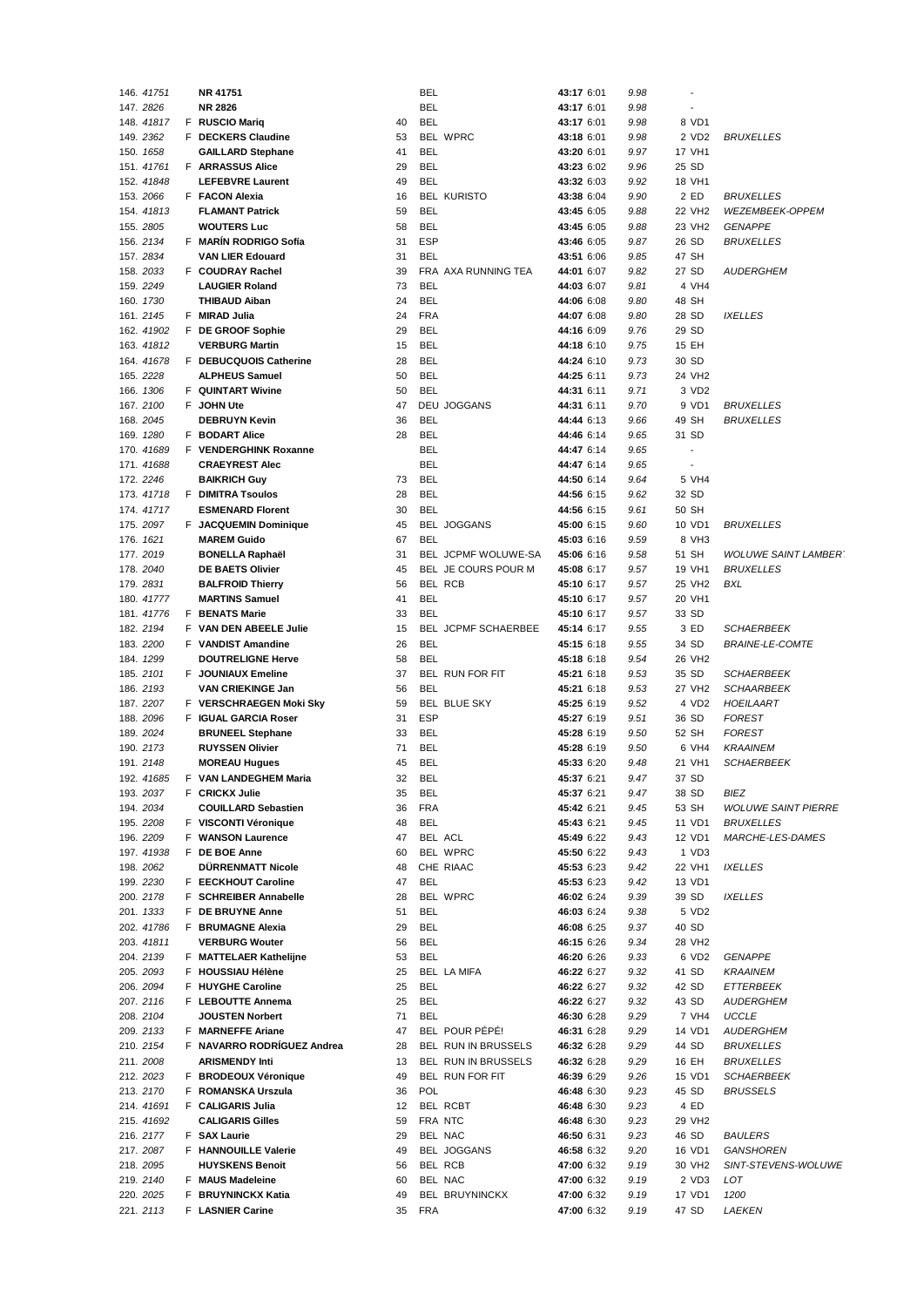| 222. 41760 |    | <b>DU TRE Christophe</b>            | 31 |            | BEL DRA             | 47:03 6:32 | 9.18 | 54 SH              | <b>BRUXELLES</b>           |
|------------|----|-------------------------------------|----|------------|---------------------|------------|------|--------------------|----------------------------|
| 223. 2214  |    | F VANDERLIN Charlène                | 24 | <b>BEL</b> |                     | 47:03 6:32 | 9.18 | 48 SD              |                            |
| 224. 2198  |    | <b>VANDERMENSBRUGGHE Christophe</b> | 33 | <b>BEL</b> |                     | 47:03 6:33 | 9.18 | 55 SH              | <b>BRUXELLES</b>           |
| 225. 2216  |    | F MOENS Magalie                     | 35 | <b>BEL</b> |                     | 47:03 6:33 | 9.18 | 49 SD              |                            |
| 226. 41803 |    | <b>VERKAEREN Victor</b>             | 13 | BEL        |                     | 47:13 6:34 | 9.15 | 17 EH              |                            |
| 227.41804  |    | <b>FEYS Yanis</b>                   | 12 | <b>BEL</b> |                     | 47:14 6:34 | 9.15 |                    |                            |
|            |    |                                     |    |            |                     |            |      | 18 EH              |                            |
| 228. 1736  |    | <b>MESTDAGH Guy</b>                 | 46 | BEL        |                     | 47:16 6:34 | 9.14 | 23 VH1             |                            |
| 229. 2028  |    | F CHABOT Nathalie                   | 47 | <b>BEL</b> |                     | 47:17 6:34 | 9.14 | 18 VD1             | SINT STEVENS WOLUWE        |
| 230. 2067  |    | <b>FEINER Gerard</b>                | 63 |            | BEL RCB GAL         | 47:21 6:35 | 9.12 | 9 VH3              | <b>BRUXELLES</b>           |
| 231. 2171  |    | F ROMUALDO Eliane                   | 43 | <b>BEL</b> |                     | 47:22 6:35 | 9.12 | 19 VD1             | <b>BRUXELLES</b>           |
| 232. 2206  |    | F VAN TUYKOM Gaelle                 | 40 | <b>BEL</b> |                     | 47:24 6:35 | 9.12 | 20 VD1             | <b>BRUXELLES</b>           |
| 233. 41808 |    | <b>GOOSSENS Rene</b>                | 70 | BEL        |                     | 47:28 6:36 | 9.10 | 8 VH4              |                            |
| 234. 2001  |    | <b>ABLAY Michel</b>                 | 57 | <b>BEL</b> |                     | 47:29 6:36 | 9.10 | 31 VH <sub>2</sub> | <b>AUDERGHEM</b>           |
| 235. 2111  |    | F LAHAYE Patricia                   | 50 | BEL        |                     | 47:29 6:36 | 9.10 | 7 VD2              | <b>AUDERGHEM</b>           |
| 236. 41816 |    | <b>CORNIL Jérôme</b>                | 36 | BEL        |                     |            | 9.09 | 56 SH              |                            |
|            |    |                                     |    |            |                     | 47:33 6:37 |      |                    | <i>WEZEMBEEK-OPPEM</i>     |
| 237.2186   |    | F SUOMILAMMI Emmi                   | 42 | <b>FIN</b> |                     | 47:35 6:37 | 9.08 | 21 VD1             | <b>WOLUWE SAINT LAMBER</b> |
| 238. 41753 |    | F PINEIDER Veronica                 | 30 | BEL        |                     | 47:43 6:38 | 9.05 | 50 SD              |                            |
| 239. 41754 |    | F DIGNAC Lize                       | 41 | <b>BEL</b> |                     | 47:44 6:38 | 9.05 | 22 VD1             |                            |
| 240. 2020  |    | <b>BOUCQUEAU Fabian</b>             | 35 | <b>BEL</b> |                     | 47:48 6:39 | 9.04 | 57 SH              | WAYS                       |
| 241. 2055  |    | <b>DE MOOR Rudi</b>                 | 60 | <b>BEL</b> |                     | 47:52 6:39 | 9.03 | 10 VH3             | <b>FOREST</b>              |
| 242. 2829  |    | F DEWANDRE Eleonore                 | 34 | <b>BEL</b> |                     | 48:00 6:40 | 9.00 | 51 SD              |                            |
| 243. 2046  |    | F DECKERS Claudine                  | 53 |            | <b>BEL WPRC</b>     | 48:12 6:42 | 8.96 | 8 VD2              | <b>BRUXELLES</b>           |
| 244. 2201  |    | <b>F</b> VANHAVRE Anne              | 49 |            | BEL JE COURS POUR M |            |      | 23 VD1             |                            |
|            |    |                                     |    |            |                     | 48:14 6:42 | 8.96 |                    | <b>SCHAERBEEK</b>          |
| 245. 2153  |    | F NAGY Marianne                     | 48 |            | BEL JCPMF SCHAERBEE | 48:15 6:42 | 8.96 | 24 VD1             | SCHAERBEEK                 |
| 246. 2105  |    | <b>KAUFMANN Alain</b>               | 66 |            | BEL JOGGANS         | 48:17 6:43 | 8.95 | 11 VH3             | <b>WEMMEL</b>              |
| 247.2092   |    | F HENDRICKX Chantal                 | 45 | <b>BEL</b> |                     | 48:31 6:45 | 8.91 | 25 VD1             | <b>BRUXELLES</b>           |
| 248. 41771 |    | F LEFEBVRE Tatienne                 | 45 | BEL        |                     | 48:33 6:45 | 8.90 | 26 VD1             |                            |
| 249. 2010  |    | F BALLEGEER Nicol                   | 55 |            | BEL RUN CHALLENGE I | 48:34 6:45 | 8.90 | 9 VD2              | <b>BRUXELLES</b>           |
| 250. 2007  |    | <b>F</b> ANTUNES Gisela             | 38 | <b>PRT</b> |                     | 48:40 6:46 | 8.88 | 52 SD              | <b>BRUXELLES</b>           |
| 251. 2053  |    | F DELVOSAL Kathy                    | 55 |            | BEL JE COURS POUR M | 48:40 6:46 | 8.88 | 10 VD <sub>2</sub> | <b>BRUXELLES</b>           |
|            |    |                                     | 33 | <b>PRT</b> |                     |            |      | 53 SD              |                            |
| 252. 2142  |    | F MELO Filipa                       |    |            |                     | 48:41 6:46 | 8.88 |                    | <i>BRUXELLES</i>           |
| 253. 2031  |    | F COLINET Marie                     | 36 | BEL        |                     | 48:45 6:47 | 8.86 | 54 SD              | <i>BRUXELLES</i>           |
| 254. 2243  |    | <b>FAIJ GOMARD Come</b>             | 9  | <b>BEL</b> |                     | 48:46 6:47 | 8.86 | 19 EH              |                            |
| 255. 2215  |    | <b>GOMORD Pierre</b>                | 38 | BEL        |                     | 48:47 6:47 | 8.86 | 58 SH              |                            |
| 256. 2122  |    | F LERAT Florence                    | 35 |            | <b>BEL KURISTO</b>  | 48:48 6:47 | 8.85 | 55 SD              | <b>AUDERGHEM</b>           |
| 257.2159   |    | F NYSSEN Hélène                     | 24 | <b>BEL</b> |                     | 48:49 6:47 | 8.85 | 56 SD              | <b>BRUXELLES</b>           |
| 258. 2013  |    | F BAUDEWYNS Cécile                  | 55 | BEL        |                     | 48:49 6:47 | 8.85 | 11 VD2             | <b>BRUXELLES</b>           |
| 259. 2242  |    | F PEETERMANS Claudine               | 49 | <b>BEL</b> |                     | 48:50 6:47 | 8.85 | 27 VD1             |                            |
| 260. 2051  |    | F DELVAL Charlotte                  | 28 |            | BEL JCPMF WSP       |            |      | 57 SD              |                            |
|            |    |                                     |    |            |                     | 48:59 6:49 | 8.82 |                    | <b>BRUXELLES</b>           |
| 261. 1289  | F. | <b>MASSART Aurore</b>               | 35 | <b>BEL</b> |                     | 49:05 6:49 | 8.80 | 58 SD              | <b>VILVOORDE</b>           |
| 262. 2191  |    | F VALLE RAMIREZ Maria               | 47 |            | BEL JOGGANS         | 49:10 6:50 | 8.79 | 28 VD1             | WEMMEL                     |
| 263. 2144  |    | F MILLET Lucile                     | 28 | <b>FRA</b> |                     | 49:12 6:50 | 8.78 | 59 SD              | <b>BRUXELLES</b>           |
| 264. 41728 |    | <b>F</b> SAUERTEIG Karin            | 48 | <b>BEL</b> |                     | 49:23 6:52 | 8.75 | 29 VD1             |                            |
| 265. 41727 |    | F TANNELS Mathea                    | 53 | BEL        |                     | 49:23 6:52 | 8.75 | 12 VD <sub>2</sub> |                            |
| 266. 2180  |    | <b>SERMON Serge</b>                 | 49 | <b>BEL</b> |                     | 49:39 6:54 | 8.70 | 24 VH1             | <b>BRUXELLES</b>           |
| 267. 1630  |    | F LEEMAND Caty                      | 51 | BEL        |                     | 49:39 6:54 | 8.70 | 13 VD2             |                            |
| 267.2830   |    | F MAERVOET Christel                 | 47 | BEL        |                     | 49:39 6:54 | 8.70 | 30 VD1             |                            |
|            |    |                                     |    |            |                     |            |      |                    |                            |
| 269. 41930 |    | F LALLEMAND Bernadette              | 54 | <b>BEL</b> |                     | 49:39 6:54 | 8.70 | 14 VD2             |                            |
| 270. 2089  |    | F HELLIN Amandine                   | 29 | <b>BEL</b> |                     | 49:43 6:55 | 8.69 | 60 SD              | SCHAERBEEK                 |
| 271.2106   |    | F KITZEN Laurence                   | 57 |            | <b>BEL JOGGANS</b>  | 49:45 6:55 | 8.68 | 15 VD2             | GANSHOREN                  |
| 272. 2197  |    | F VANDERCAMMEN Lindsay              | 34 | <b>BEL</b> |                     | 49:50 6:56 | 8.67 | 61 SD              | <b>LES BONS VILLERS</b>    |
| 273. 2175  |    | F SANCHEZ Carmen                    | 50 |            | ESP JCPMF ANDERLECH | 49:51 6:56 | 8.67 | 16 VD2             | <b>BRUXELLES</b>           |
| 274. 2098  |    | F JANSSENS Céline                   | 27 |            | BEL JE COURS POUR M | 49:52 6:56 | 8.67 | 62 SD              | <b>BRUXELLES</b>           |
| 275. 2169  |    | F ROMAIN Catherine                  | 44 |            | BEL WPRC            | 49:59 6:57 | 8.64 | 31 VD1             | WOLUWE-ST-LAMBERT          |
| 276. 41843 |    | F SIMONS Joelle                     | 50 | <b>BEL</b> |                     | 50:01 6:57 | 8.64 | 17 VD2             |                            |
|            |    |                                     |    |            |                     |            |      |                    |                            |
| 277. 1320  |    | F TURI Veronika                     | 39 | <b>BEL</b> |                     | 50:02 6:57 | 8.63 | 63 SD              |                            |
| 278. 2069  |    | F FEYANTS Audrey                    | 35 |            | BEL WPRC            | 50:09 6:58 | 8.61 | 64 SD              | <b>TERVUREN</b>            |
| 279. 2022  |    | F BRIHAYE Valérie                   | 52 | <b>BEL</b> |                     | 50:27 7:01 | 8.56 | 18 VD2             | CHAUMONT-GISTOUX           |
| 280. 2162  |    | <b>PIROTTE Alain</b>                | 53 | <b>BEL</b> |                     | 50:27 7:01 | 8.56 | 32 VH2             | CHAUMONT=GISTOUX           |
| 281. 2213  |    | F XIONG Fei                         | 44 | <b>BEL</b> |                     | 50:36 7:02 | 8.54 | 32 VD1             | <b>BRUXELLES</b>           |
| 282. 41806 |    | F VERMIJLEN Agnes                   | 53 | <b>BEL</b> |                     | 50:40 7:03 | 8.53 | 19 VD2             |                            |
| 283. 2058  |    | F DEVOS Dominique                   | 63 |            | <b>BEL ENJAMBÉE</b> | 50:50 7:04 | 8.50 | 3 VD3              | <b>WOLUWE-SAINT-PIERRE</b> |
| 284. 2088  |    | <b>HEINDRYCKX Olivier</b>           | 49 | <b>BEL</b> |                     | 50:52 7:04 | 8.49 | 25 VH1             | WEZEMBEEK-OPPEM            |
| 285. 2084  |    | F GRIGNET Nathalie                  | 45 | <b>BEL</b> |                     | 50:52 7:04 | 8.49 | 33 VD1             | <b>WEZEMBEEK OPPEM</b>     |
|            |    |                                     |    |            |                     |            |      |                    |                            |
| 286. 41940 |    | F DURVAUX Sophie                    | 36 | <b>BEL</b> |                     | 50:54 7:05 | 8.49 | 65 SD              |                            |
| 287. 2156  |    | F NGUYEN Giang Ngoc                 | 49 | <b>BEL</b> |                     | 50:55 7:05 | 8.49 | 34 VD1             | <b>BRUXELLES</b>           |
| 288. 1288  |    | F COMPERE Francoise                 | 52 |            | BEL JCPMF WSP       | 51:05 7:06 | 8.46 | 20 VD <sub>2</sub> | <b>BRUXELLES</b>           |
| 289. 2165  |    | <b>RIGOT Serge</b>                  | 70 |            | BEL RCB             | 51:14 7:07 | 8.43 | 9 VH4              | <b>AUDERGHEM</b>           |
| 290. 2187  |    | <b>SUOMILAMMI Matti</b>             | 42 | <b>FIN</b> |                     | 51:31 7:10 | 8.39 | 26 VH1             | <b>WOLUWE SAINT LAMBER</b> |
| 291. 41766 |    | <b>D'ATH Daniel</b>                 | 60 | <b>BEL</b> |                     | 51:37 7:11 | 8.37 | 12 VH3             |                            |
| 292. 2123  |    | <b>LEROY Stéphane</b>               | 57 | <b>BEL</b> |                     | 51:40 7:11 | 8.36 | 33 VH2             | <b>BRUXELLES</b>           |
| 293. 41767 |    | <b>STIMMER Daniel</b>               | 51 | <b>BEL</b> |                     | 51:41 7:11 | 8.36 | 34 VH2             |                            |
|            |    |                                     |    |            |                     |            |      |                    |                            |
| 294. 2005  |    | F ANA MARIA Jiron                   | 45 | <b>BEL</b> |                     | 51:41 7:11 | 8.36 | 35 VD1             | <b>KRAAINEM</b>            |
| 295. 2199  |    | VAN DE WALLE Geert                  | 57 | <b>BEL</b> |                     | 51:41 7:11 | 8.36 | 35 VH2             | <b>KRAAINEM</b>            |
| 296. 2828  |    | F KIMBOKO Mauricette                | 18 | <b>BEL</b> |                     | 51:43 7:11 | 8.35 | 5 ED               | <b>BRUXELLES</b>           |
| 297. 2029  |    | F CHOPIN Capucine                   | 37 | GBR        |                     | 51:45 7:12 | 8.35 | 66 SD              | <b>AUDERGHEM</b>           |